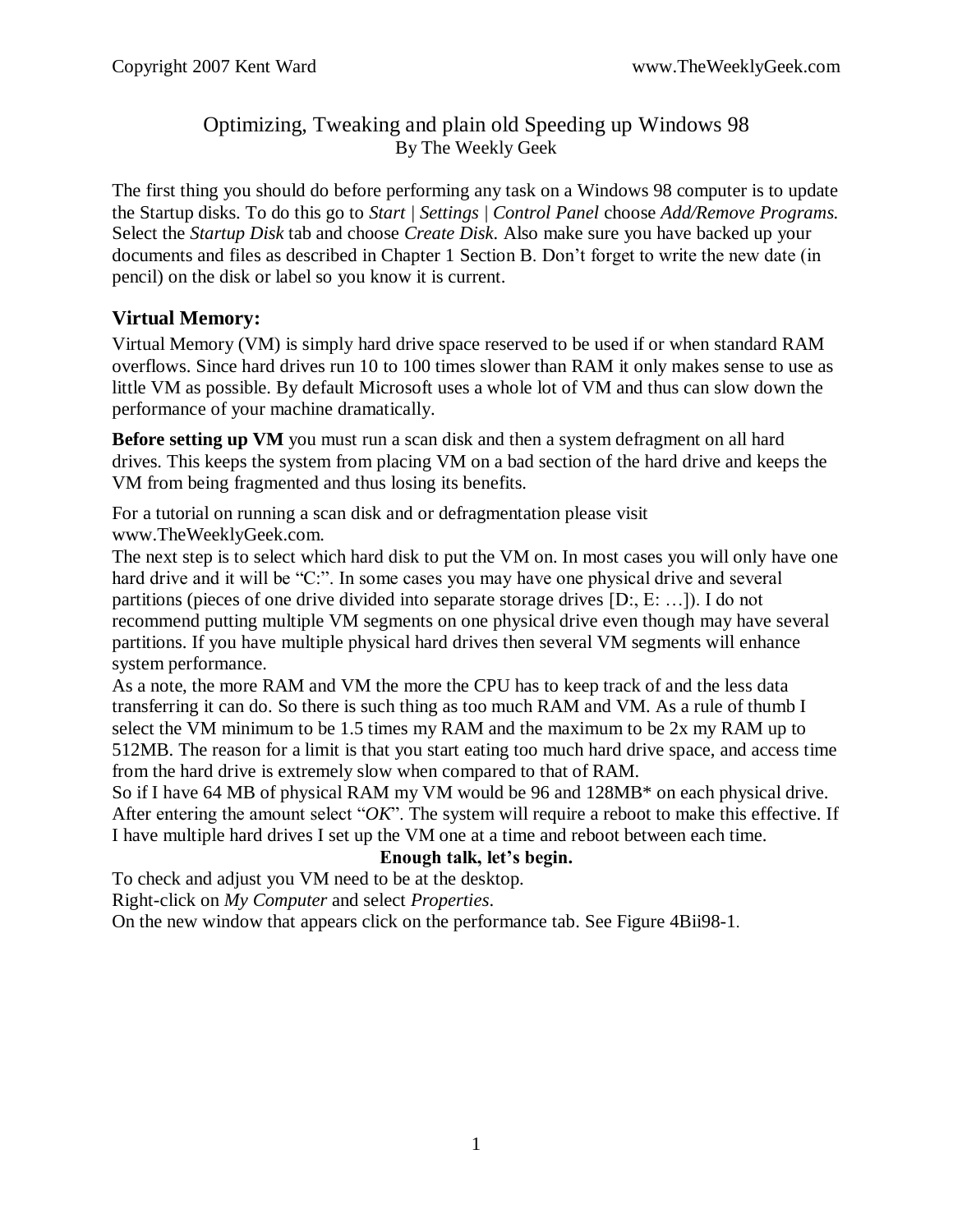|  |                                                      | <b>System Properties</b> |                                                          |    |        |  |  |  |  |
|--|------------------------------------------------------|--------------------------|----------------------------------------------------------|----|--------|--|--|--|--|
|  |                                                      |                          | General Device Manager   Hardware Profiles   Performance |    |        |  |  |  |  |
|  | Performance status-                                  |                          |                                                          |    |        |  |  |  |  |
|  | Memory:                                              |                          | 56.0 MB of RAM                                           |    |        |  |  |  |  |
|  | System Resources:                                    |                          | 94% free                                                 |    |        |  |  |  |  |
|  | File System:                                         |                          | 32-bit                                                   |    |        |  |  |  |  |
|  | Virtual Memory:                                      |                          | $32$ -bit                                                |    |        |  |  |  |  |
|  | Disk Compression: The                                |                          | Not installed                                            |    |        |  |  |  |  |
|  | PC Cards (PCMCIA): No PC Card sockets are installed. |                          |                                                          |    |        |  |  |  |  |
|  | Your system is configured for optimal performance.   |                          |                                                          |    |        |  |  |  |  |
|  |                                                      |                          |                                                          |    |        |  |  |  |  |
|  |                                                      |                          |                                                          |    |        |  |  |  |  |
|  |                                                      |                          |                                                          |    |        |  |  |  |  |
|  |                                                      |                          |                                                          |    |        |  |  |  |  |
|  |                                                      |                          |                                                          |    |        |  |  |  |  |
|  | Advanced settings:                                   |                          |                                                          |    |        |  |  |  |  |
|  | Graphics<br>Virtual Memory<br>File System            |                          |                                                          |    |        |  |  |  |  |
|  |                                                      |                          |                                                          |    |        |  |  |  |  |
|  |                                                      |                          |                                                          | OΚ | Cancel |  |  |  |  |
|  |                                                      |                          |                                                          |    |        |  |  |  |  |

Figure 4Bii98-1

Next you will need to click on the *Virtual Memory* button in the lower right hand corner of Figure 4Bii98-1 and a new window will appear much like figure 4Bii98-2.

| <b>Virtual Memory</b>                                         |                                                                                                                                     |  |  |  |  |  |  |
|---------------------------------------------------------------|-------------------------------------------------------------------------------------------------------------------------------------|--|--|--|--|--|--|
|                                                               | These settings can adversely affect system performance and should.<br>be adjusted by advanced users and system administrators only. |  |  |  |  |  |  |
| Virtual memory                                                |                                                                                                                                     |  |  |  |  |  |  |
| C Let Windows manage my virtual memory settings (recommended) |                                                                                                                                     |  |  |  |  |  |  |
| E Let me specify my own virtual memory settings.              |                                                                                                                                     |  |  |  |  |  |  |
| Hard disk:                                                    | C:\ 967MB Free                                                                                                                      |  |  |  |  |  |  |
| Minimum:                                                      | 96                                                                                                                                  |  |  |  |  |  |  |
| Maximum:                                                      | 128                                                                                                                                 |  |  |  |  |  |  |
|                                                               | Disable virtual memory (not recommended).                                                                                           |  |  |  |  |  |  |
|                                                               |                                                                                                                                     |  |  |  |  |  |  |
|                                                               | Cancel<br>OΚ                                                                                                                        |  |  |  |  |  |  |

Figure 4Bii98-2

You will need to select the *Let me specify*...(as I have done in the above example) and then enter 1.5 time your RAM in the *Minimum* and two times the RAM in the *Maximum*. In our example figure 4Bii98-1 shows only 56 MB of RAM but we put 96 and 128 in the VM. The reason is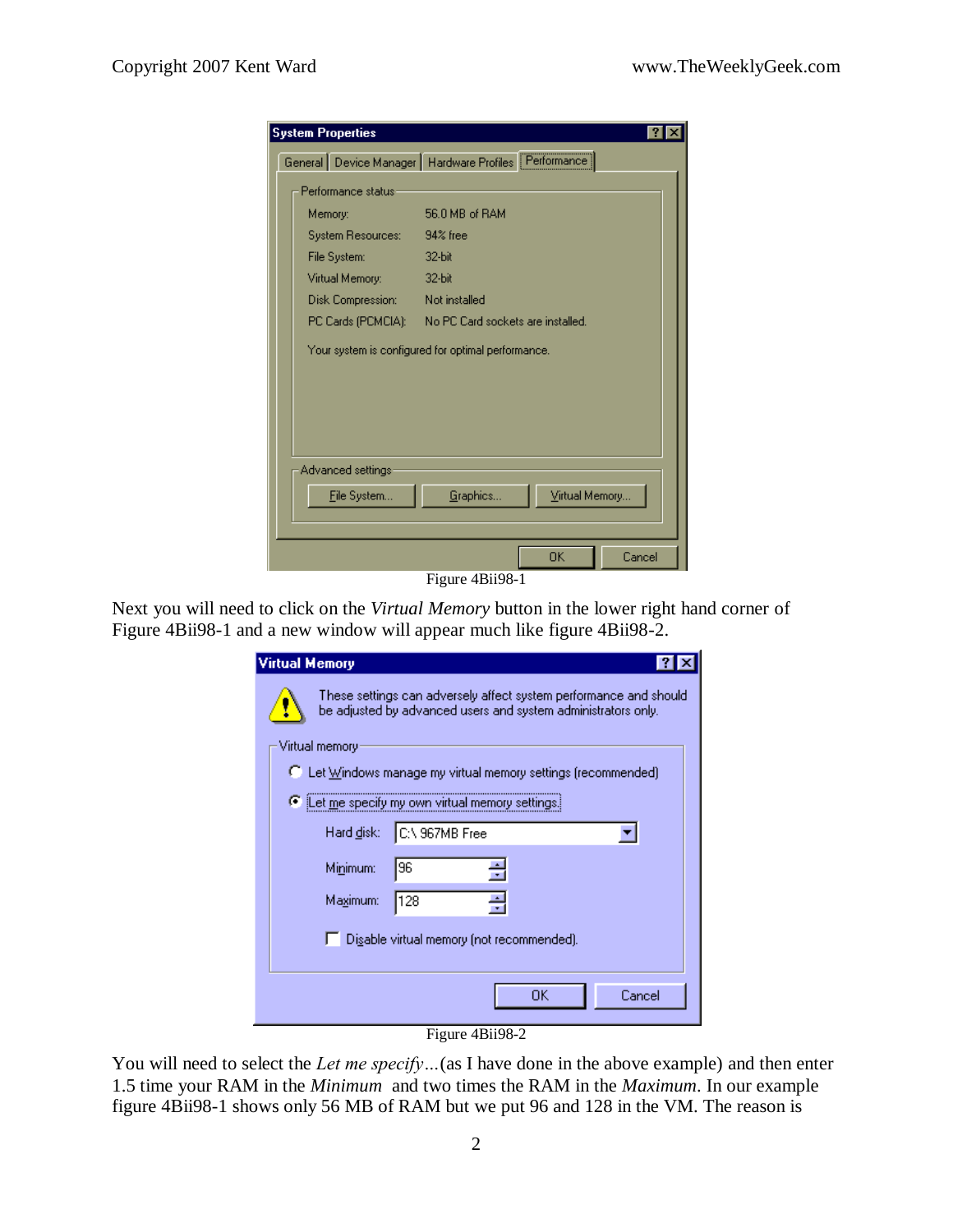there is 64MB of RAM however the video is built on the motherboard and uses the system RAM, in this case 8MB. We are going to assign VM based on **actual** RAM not RAM after video is removed.

Select *OK* to continue, then click *OK* on the warning and allow the system to reboot.

\*Because hard drives are so slow and as quantities of RAM increase there is less of a need for VM never exceed 512MB as the *Minimum* or *Maximum* sizes. If you have 512MB of physical RAM set both settings of the VM to 512MB. Due to performance loss never exceed 512MB of physical RAM in Windows 98 the delay is not worth it.

=====================================================================

If you have **over 64 MB of RAM** you are not getting the full potential of the RAM above 64MB. As you have probably already read above, I suggest setting your own Virtual Memory (VM), well if you do or do not, Win98SE uses up to 64MB of RAM, then the VM, then after the VM is full, the remaining memory.

Yes, First the fast RAM is used, then slow VM, then back to the fast RAM. To solve this horrid Microsoft oversight, follow the directions below.

- *1.* Simply go to *Start | Run.*
- *2.* Type in *Msconfig* and press the *enter* key on your keyboard. capitalization does not matter. See figure 4Bii98-3 for an example.



#### Figure 4Bii98-3

- 3. Go to the *System.ini* tab as shown on Figure 4Bii98-4.
- 4. Click on the *+ [386Enh]* as shown on Figure 4Bii98-4*.*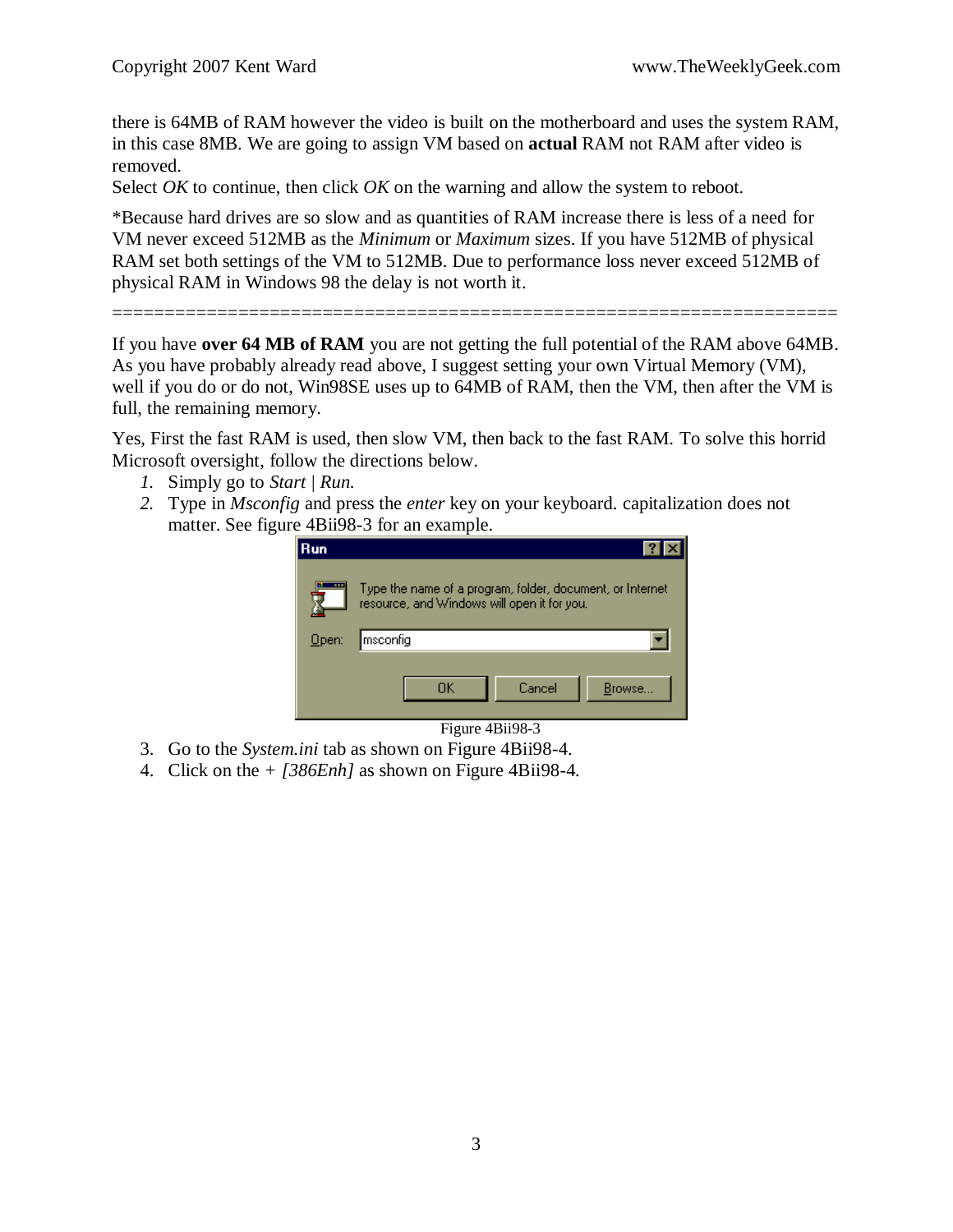

Figure 4Bii98-4

- 5. Scroll down and see if the following value is present: *ConservativeSwapFileUsage=1*.
- 6. If the value is present but  $=0$  then **click** on the word, and select *Edit* and change the value to  $=1$ .
- 7. If the line is not present then make sure [386Enh] is highlighted as shown on Figure 4Bii98-4.
- 8. Select *New* from the lower right corner.
- 9. A new box/line will appear.
- 10. Simply type in C*onservativeSwapFileUsage=1* (that is the number one and no spaces). Capitalization does count here.

#### Select *OK.*

The system will ask you to reboot, go ahead and do so. You should now notice a big difference in your systems performance.

=====================================================================

#### **Computers with 64 MB RAM or less:**

Adding memory to your system is a great way to speed up your system. The question is what if your system won't hold any more than 64 MB of memory? Well we are going to add a little speed by tweaking.

By default, Windows 98 uses some memory as a disk cache, which speeds up performance on systems with more than 64 MB of RAM. What happens is this chunk of memory is not available for applications or data and this can slow your system if you have more than a couple of programs open at the same time. This feature can be disabled in the registry.

**Warning- as I have repeatedly stated, messing with the registry can be dangerous and destroy everything, leaving Uganda with out power, the Soviet Block in a famine and leave your sister in laws second cousins third child in need of a village to raise her. So if you are not comfortable with messing with the registry DON'T DO IT.**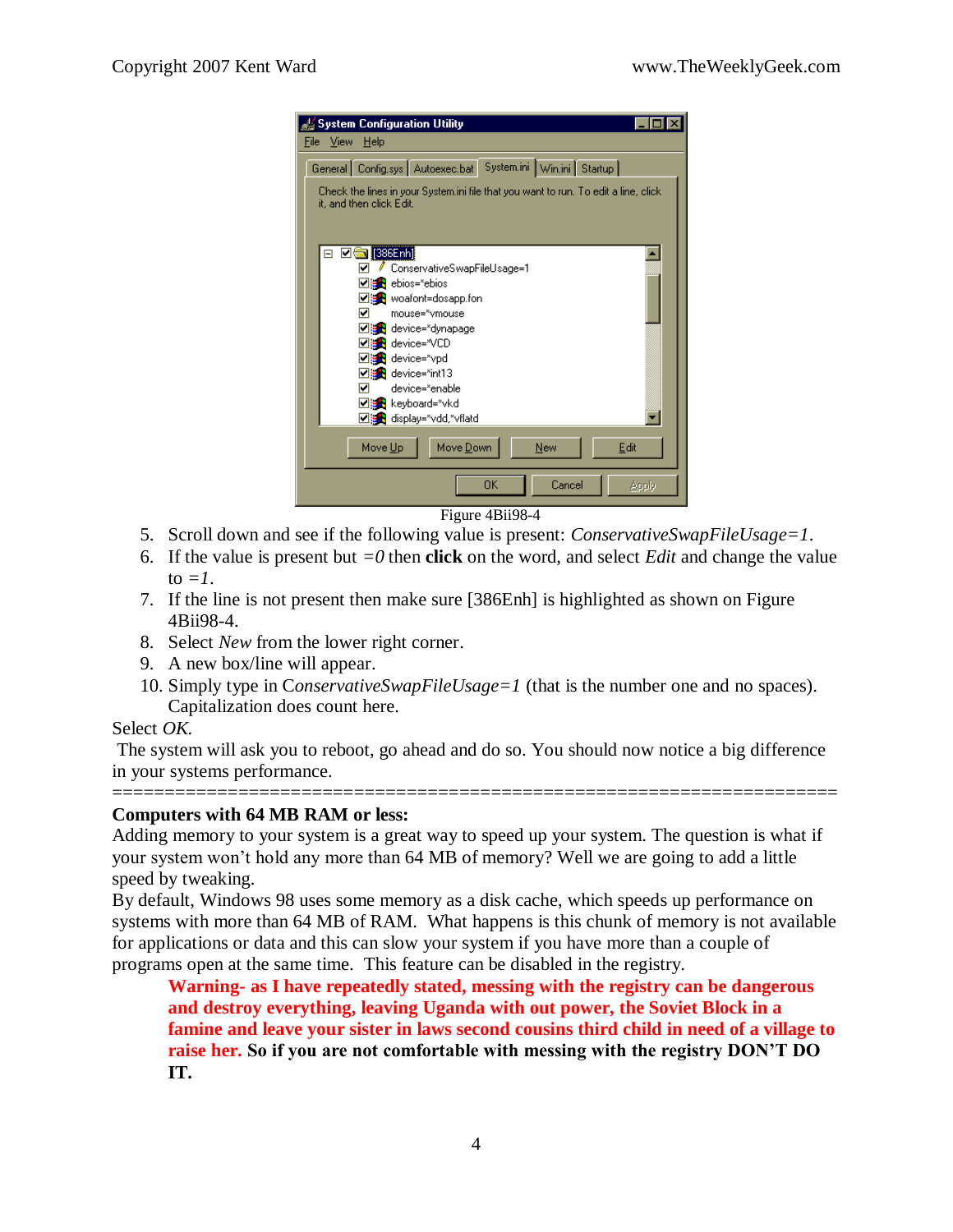- *1.* Run regedit (Click on *Start | Run,* then type in *regedit* much like Figure 4Bii98-3 just changing the words*)*
- 2. Back up the registry (*Registry | Export registry* select a place and a name I suggest the "C:" drive and using the date as the name)
- 3. Click the pluses  $(+)$  down the left side sections: *HKEY\_LOCAL\_MACHINE, SYSTEM, CurrentControlSet, Services, VxD* as shown in Figure 4Bii98-5.



Figure 4Bii98-5

- 4. Select the *VMM* folder by clicking one time on it.
- 5. Right-click in an empty space in the right window pane
- 6. Select *New,* then *Binary Value* as shown in Figure 5Bii98-6.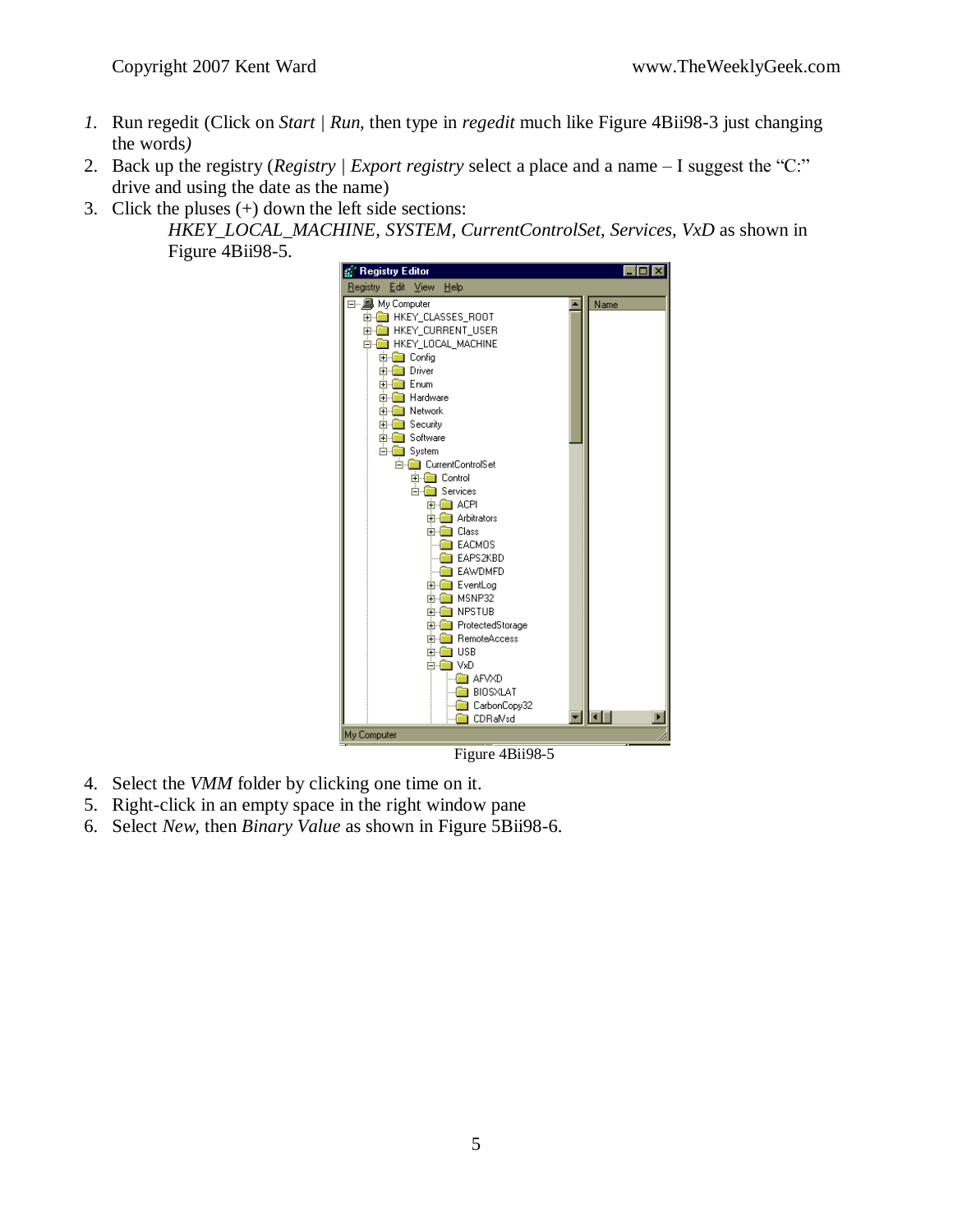

7. Type in *MapCache* as the name where *New Value #1* is with no spaces and yes to the capitals, press *Enter*. You do not need to enter a value.



8. Exit Regedit and restart Windows.

#### **Speeding up Windows by removing unneeded visual effects can be a real performance booster.**

Windows has a number of visual effects that can be demanding on older video cards, processors, and systems with limited amounts of memory. You should consider disabling some of them:

=====================================================================

- 1. 1. Right-click on an empty space on the *Desktop* and click *Properties* and then the *Effects* tab. You should have a screen similar to Figure 4bii98-8.
- 2. 2. Uncheck the boxes at the bottom in the *Visual Effects* area that you think you can do without.
- 3. 3. If I have a system limited to 64MB of RAM or less, and 4MB or less of video memory, then I remove the checkboxes by *Show icons using all possible colors* and next to *Smooth edges of screen fonts*.
- 4. 4. Click *Apply* and then *OK* to make your changes, you will most likely need to reboot for them to take effect.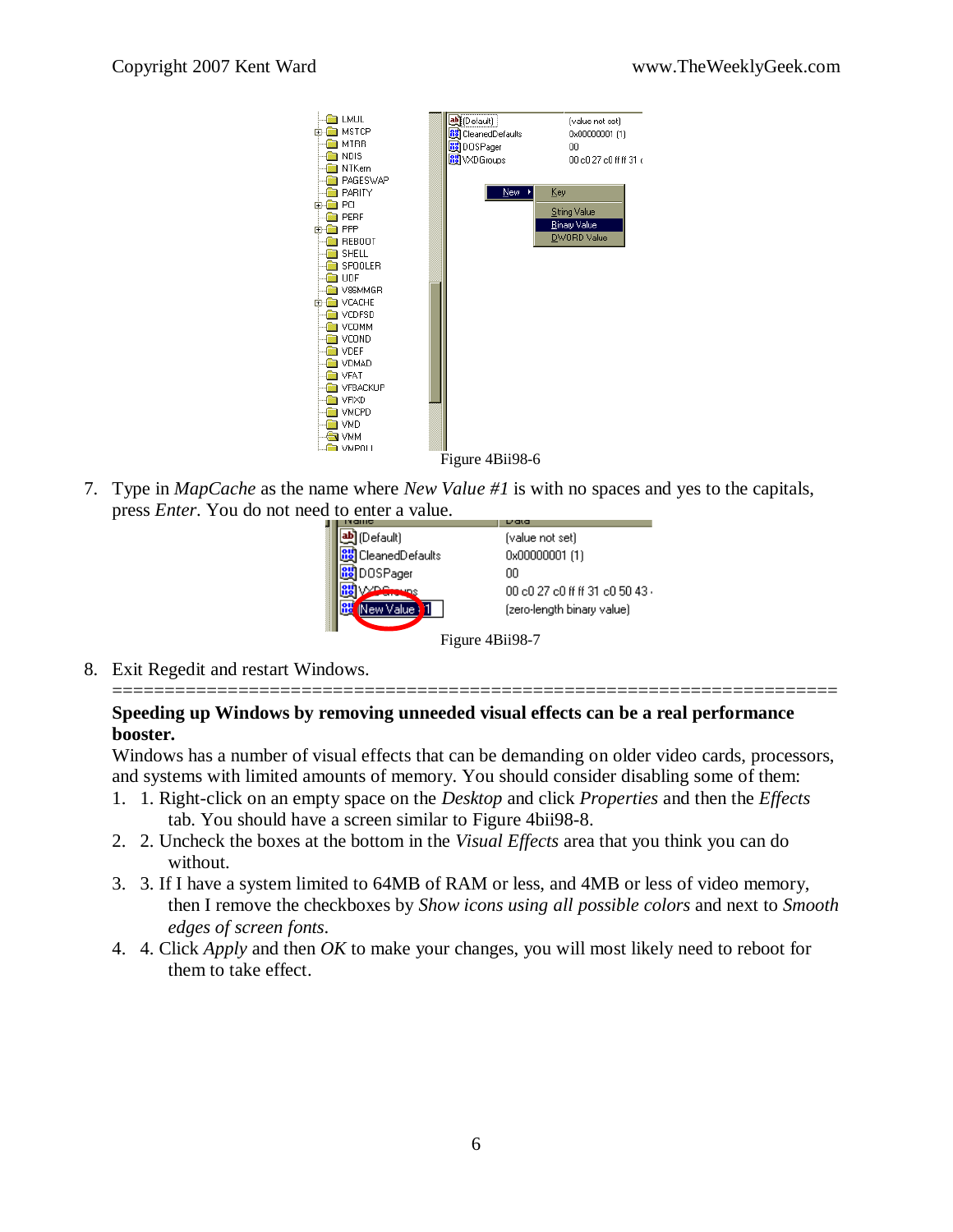| Web                    | Screen Scan                                                                               |                         |                       | Settings  |
|------------------------|-------------------------------------------------------------------------------------------|-------------------------|-----------------------|-----------|
| Background             | Screen Saver                                                                              |                         | Appearance            | Effects   |
| Desktop icons          |                                                                                           |                         |                       |           |
|                        |                                                                                           |                         |                       |           |
|                        |                                                                                           |                         |                       |           |
| My Computer            | My Documents                                                                              | Network<br>Neighborhood | Recycle Bin<br>(full) | Red<br>I٤ |
|                        |                                                                                           |                         |                       |           |
|                        |                                                                                           |                         |                       |           |
|                        |                                                                                           |                         |                       |           |
|                        |                                                                                           | Change Icon             | Default Icon          |           |
|                        | Hide icons when the desktop is viewed as a Web page                                       |                         |                       |           |
|                        |                                                                                           |                         |                       |           |
| $\Box$ Use large icons |                                                                                           |                         |                       |           |
|                        | $\triangleright$ Show icons using all possible colors<br>Animate windows, menus and lists |                         |                       |           |
|                        | $\nabla$ Smooth edges of screen fonts                                                     |                         |                       |           |
|                        | Show window contents while dragging                                                       |                         |                       |           |
|                        |                                                                                           |                         |                       |           |
| Visual effects-        |                                                                                           |                         |                       |           |
|                        |                                                                                           |                         |                       |           |

**Are you tired of waiting on an already slow computer** that's tries to read what is in the floppy drive each time you open *My Computer*? If this is happening to you, the cause could be an incorrect registry setting. This is fairly simple to correct using the *regedit* command.

=====================================================================

**Before you make the following changes to the registry, be sure to first back it up. The last person who did not backup the registry and follow these steps exactly ended up Lost In Space on the Jupiter 2, I believe his name was Smith, Dr. Zachary Smith.**

- 1) Click *Start | Run*.
- 2) Type *regedit* in the box.
- 3) Click *OK*.
- *4)* Navigate the left window to *HKEY\_CURRENT\_USER | Software | Microsoft | Windows | CurrentVersion | Policies.* Click one time on *Explorer.*



Figure 4Bii98-9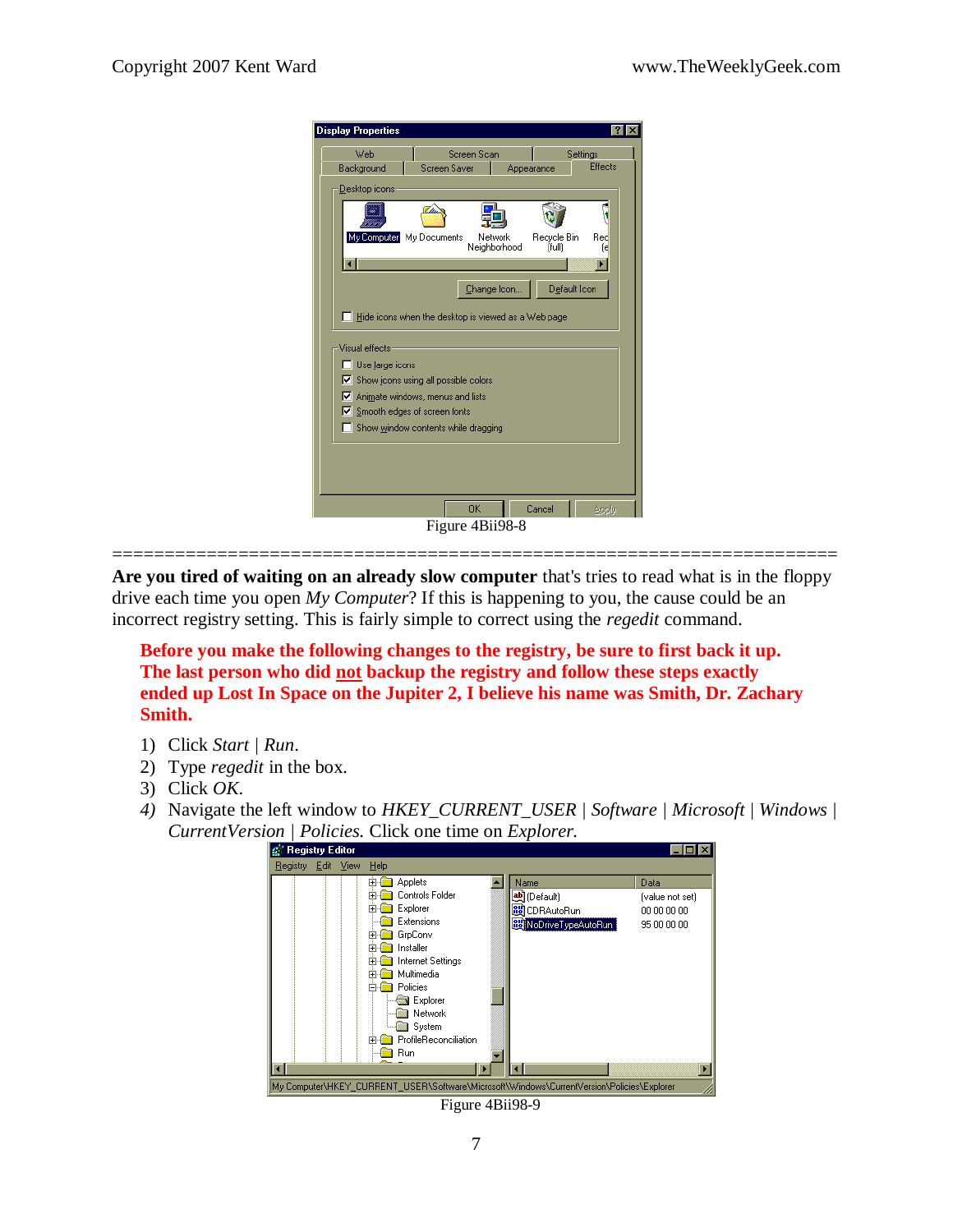- 5) In the right windows pane double-click the *NoDriveTypeAutoRun* entry and change the value to *95*. Figure 4Bii98-10.
- 6) Select *OK* to make your changes and close the registry.

| <b>Edit Binary Value</b>                                            | $\overline{\mathbf{r}}$ |
|---------------------------------------------------------------------|-------------------------|
| Value name:                                                         |                         |
| NoDriveTypeAutoRun                                                  |                         |
| Value data:                                                         |                         |
| 0000<br>95000<br>$\overline{00}$                                    |                         |
| <b>OK</b><br>Cancel<br>÷.<br>$\mathbf{m}$ $\mathbf{m}$ $\mathbf{a}$ |                         |

Figure 4Bii98-10

Restart your computer for the changes to take effect. Once your computer has restarted, open *My Computer* and check to see if your drives appear immediately. You should not hear the floppy running.

Removing old replace hardware or duplicate values/items listed in the Device Manager will free up system resources (RAM and CPU cycles) and speed up the boot time. The safest way to do this is to boot into Safe mode by restarting your computer and pressing the F8 key before the Windows logo appears. Booting into safe mode bypasses all drives and uses only the essential generic drivers, and it can take several minutes so just hang loose.

Once the system boots completely (your screen will appear larger and in only 16 colors) rightclick *My Computer* and select *Properties.*

Next you will need to select the plus sign next to *Device Manager* from the list.